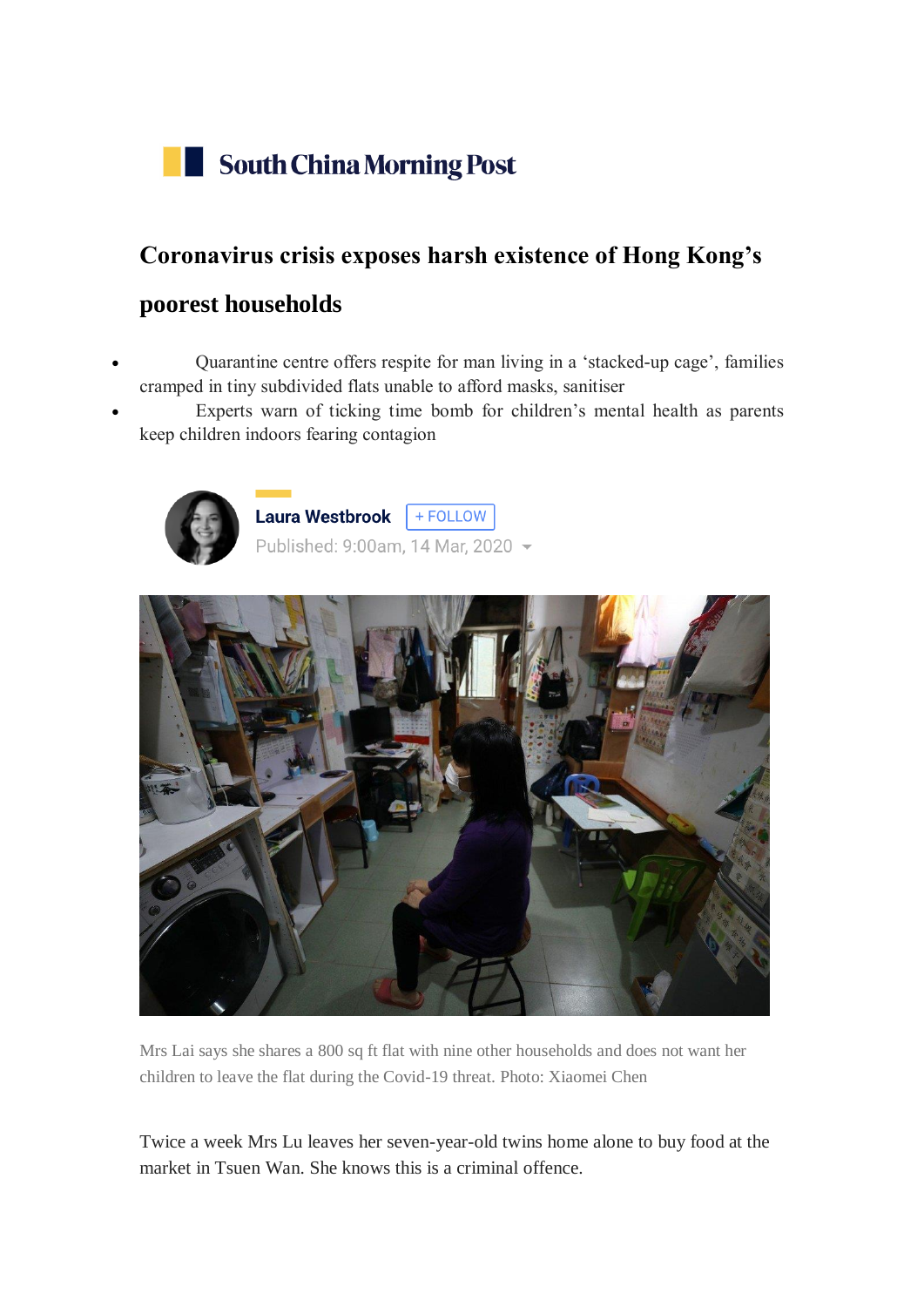But the 34-year-old, who asks to remain anonymous, says she has no choice as the only carer for her sons during the [coronavirus pandemic,](https://www.scmp.com/topics/coronavirus-outbreak-all-stories) which since February has forced the [closure of schools](https://www.scmp.com/news/hong-kong/education/article/3052199/coronavirus-hong-kong-school-closures-extend-beyond-easter) that is set to last until after the Easter holidays next month.

Speaking to the *Post* inside her 120 sq ft flat, with her boys playing with Lego on a bunk bed, she says: "It is crowded in the market. I don't want to risk them getting infected. This is the only way I can buy food."

Mrs Lu – who lives on the fourth floor of a walk-up in Tsuen Wan, a town in Hong Kong's New Territories – realises she is putting her children at risk.

Twice a week Mrs Lu leaves her seven-year-old twins home alone to buy food at the market in Tsuen Wan. She knows this is a criminal offence.

But the 34-year-old, who asks to remain anonymous, says she has no choice as the only carer for her sons during the [coronavirus pandemic,](https://www.scmp.com/topics/coronavirus-outbreak-all-stories) which since February has forced the [closure of schools](https://www.scmp.com/news/hong-kong/education/article/3052199/coronavirus-hong-kong-school-closures-extend-beyond-easter) that is set to last until after the Easter holidays next month.

Speaking to the *Post* inside her 120 sq ft flat, with her boys playing with Lego on a bunk bed, she says: "It is crowded in the market. I don't want to risk them getting infected. This is the only way I can buy food."

Mrs Lu – who lives on the fourth floor of a walk-up in Tsuen Wan, a town in Hong Kong's New Territories – realises she is putting her children at risk.

Only last month a [4-year-old girl fell to her](https://www.scmp.com/news/hong-kong/law-and-crime/article/3051828/girl-4-falls-death-15th-floor-flat-hong-kong-father) death from a public housing block in Tuen Mun. Her father was suspected of leaving her and his younger daughter at home for the same reason.

Ill-treatment or neglect of a child is an offence carrying a maximum penalty of 10 years in jail.

Mrs Lu, who is from Fujian province in mainland China and has lived in Hong Kong for six years, is one of around 210,000 people living in one of the city's thousands of subdivided flats. She pays HK\$6,500 (US\$836) a month in rent.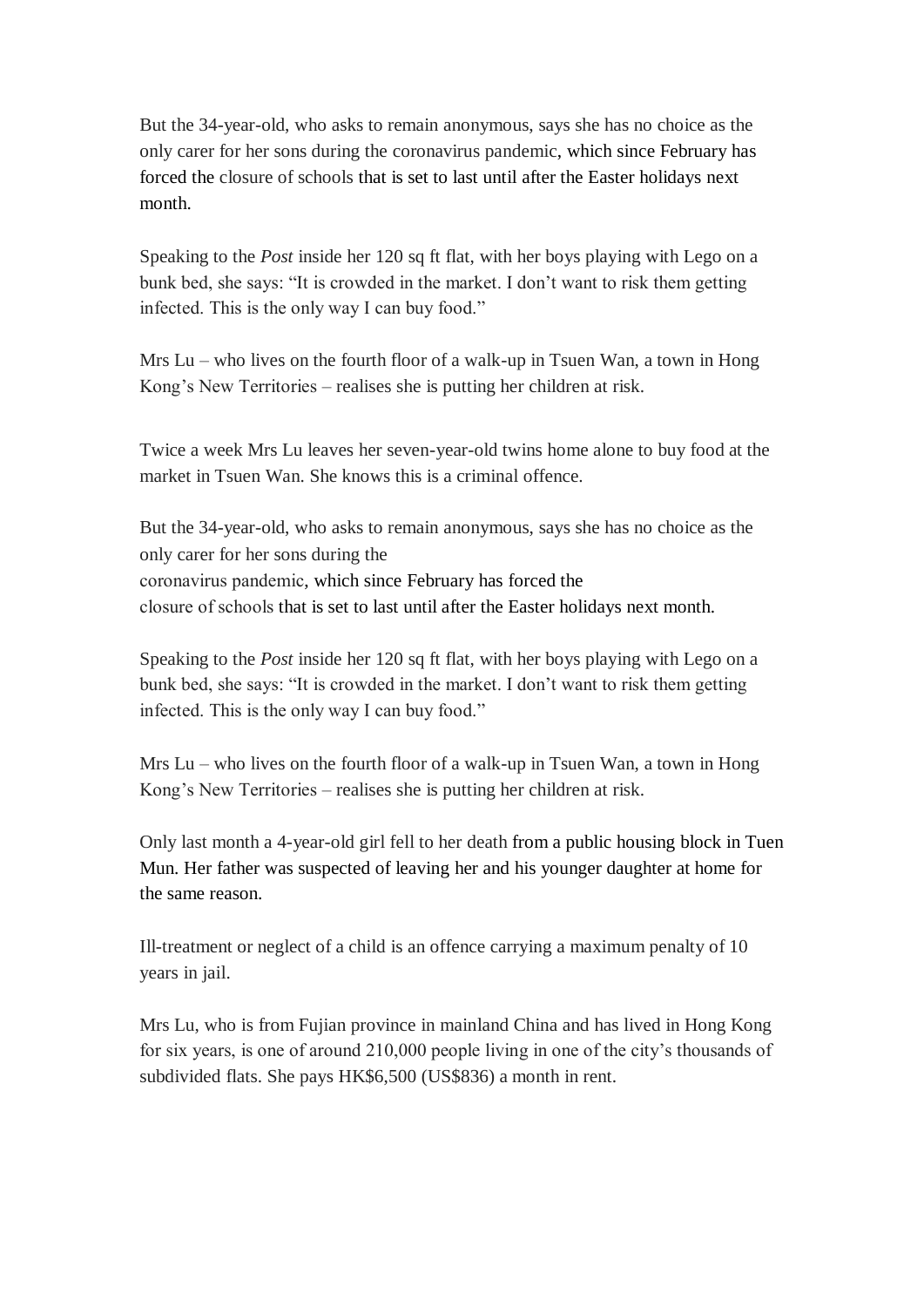Doctors say the crowded and poor living conditions mean they are at high risk of contracting the coronavirus, which causes the Covid-19 disease and has plagued more than 130,000 people, killing nearly 5,000 globally.

In Hong Kong, 131 people have been infected, four of those fatally, as of Friday.

The health crisis, which has intensified into a pandemic since its emergence in the central Chinese city of Wuhan at the end of last year, has hit daily life in Hong Kong hard.



A mattress on the floor is where these children in Tsuen Wan are forced to do their homework. Photo: K. Y. Cheng

Wreaking havoc on the economy, it has brought much of the city to a standstill, triggered panic buying and isolated many through social distancing.

The public has struggled with shortages of surgical masks and sanitising products, with low-income households especially vulnerable.

Some of those say the lack of these basic supplies has led them to keep their children inside for long periods of time.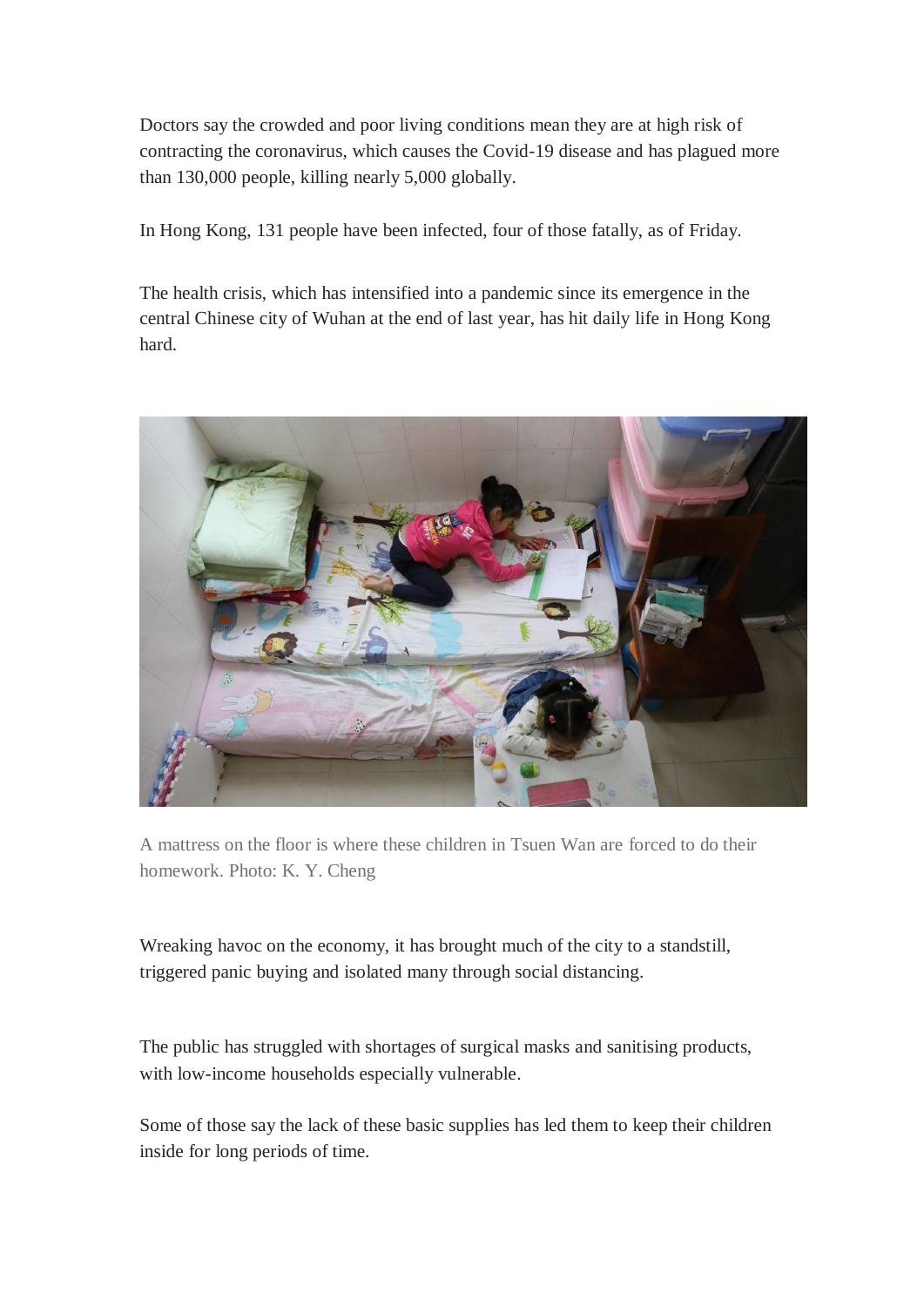"It's pretty common [to stop children going outside], especially for the subdivided units, because primarily they do not have masks and they do not want the kids to go out and get infected," says Josephine Leung, executive director of The Hub, a community centre supporting low-income families in Sham Shui Po, the city's poorest district.

Leung says she knows of around 80 families living in subdivided units, adding: "They have nothing. They do not have hand sanitiser and there are no classes, so they do not let the kids out, which is very sad."

Doctors say the crowded and poor living conditions mean they are at high risk of contracting the coronavirus, which causes the Covid-19 disease and has plagued more than 130,000 people, killing nearly 5,000 globally. In Hong Kong, 131 people have been infected, four of those fatally, as of Friday.

The health crisis, which has intensified into a pandemic since its emergence in the central Chinese city of Wuhan at the end of last year, has hit daily life in Hong Kong hard.

Wreaking havoc on the economy, it has brought much of the city to a standstill, triggered panic buying and isolated many through social distancing.

The public has struggled with shortages of surgical masks and sanitising products, with low-income households especially vulnerable.

Some of those say the lack of these basic supplies has led them to keep their children inside for long periods of time.

"It's pretty common [to stop children going outside], especially for the subdivided units, because primarily they do not have masks and they do not want the kids to go out and get infected," says Josephine Leung, executive director of The Hub, a community centre supporting low-income families in Sham Shui Po, the city's poorest district.

Leung says she knows of around 80 families living in subdivided units, adding: "They have nothing. They do not have hand sanitiser and there are no classes, so they do not let the kids out, which is very sad."

In 2018, researchers from the University of Hong Kong found some buildings housed up to six times the number of people they were designed for, and that such premises were at higher risk of outbreaks of fire and infectious diseases.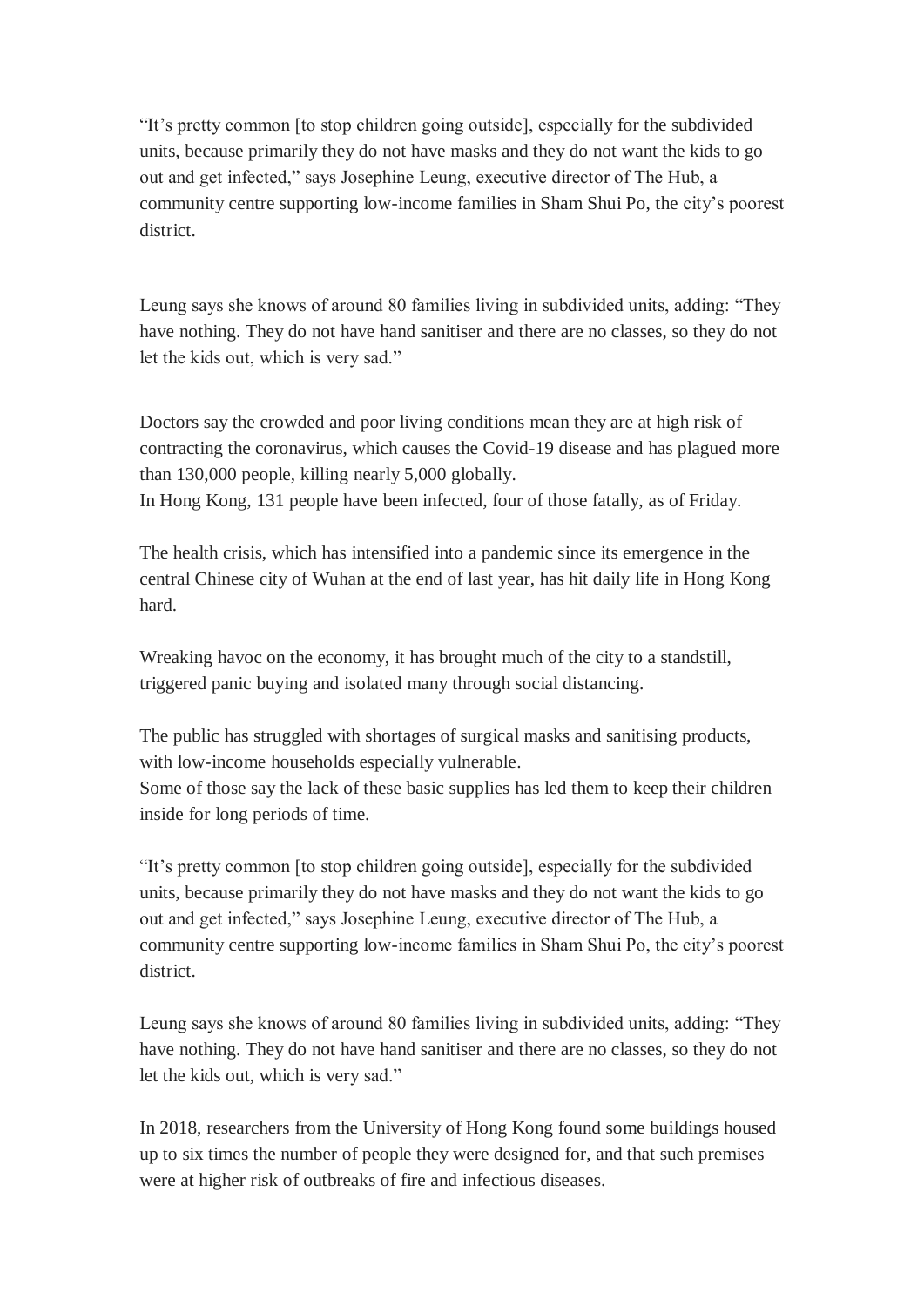People who live in subdivided units need proper ventilation and for surfaces to be cleaned regularly, according to medical professionals.

"In the presence of poor ventilation the concentration of the virus will be a lot higher, so more people can be infected," says Chinese University respiratory medicine expert Professor David Hui Shu-cheong.

However, he points out that there have been no infections in the city related to subdivided units, so far.



Ng Wai-tung, from the Society for Community Organisation, believes the number of homeless in Hong Kong could be around 2,000. Photo: Winson Wong

The Education Bureau last month ordered an extension to the closure of kindergartens, and primary and secondary schools until at least April 20 to minimise the chances of contagion.

But experts warn that staying in confined conditions for a long period of time creates mental health risks.

Brent Horner, a clinical psychologist at the London Medical Clinic in Hong Kong, cites a study on children from February 26, published in the journal *Frontiers in Psychology*, which found children who go outdoors and are "connected to nature" are happier.